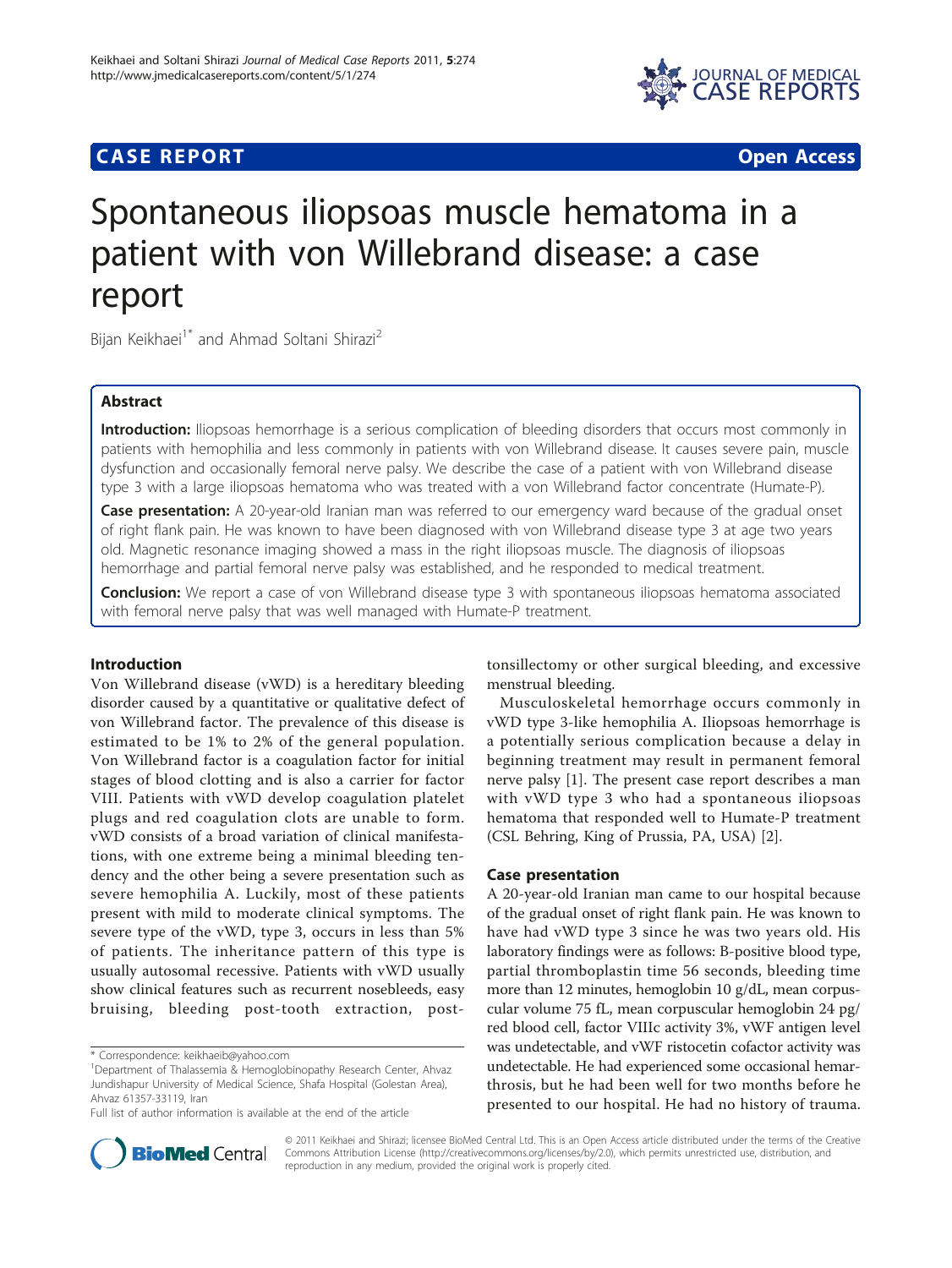However, his physical examination showed that he had an anxious and painful facial expression. There was severe tenderness on palpation of the right flank. No mass was found. His pain radiated to the hip joint and the inguinal region. He supported himself with a stick and could not stand up on his legs. The patient exhibited an anti-pain posture and held his right leg flexed at the hip joint (Figure 1). He had hypoesthesia on the anterior aspect of his right thigh (Figure 1). His knee tendon reflex was weak, and weakness of his quadriceps muscle was demonstrable. A plain abdominal X-ray demonstrated lack of clarity at the right psoas muscle line. Magnetic resonance imaging (MRI) showed a hematoma in the right iliopsoas muscle (Figure 2). He was treated with Humate-P at a dose of 40 IU/kg body weight twice daily. The dose was calculated on the basis of factor VIII coagulation. He was treated with the Humate-P regimen for three days, after which his symptoms resolved completely and he resumed walking without support. The treatment continued for the next three days. At present, he has been well for three months and has not experienced any further symptoms or complications. His follow-up physical examination showed a healthy quadriceps muscle function, a good patellar tendon reflex and an intact sensory femoral nerve.

## **Discussion**

Iliopsoas hemorrhage, whether spontaneous or traumatic, is encountered in a variety of coagulation disorders, such as hemophilia and vWD, and in association with anti-coagulant drug treatments such as heparin, warfarin and ticlopidine; however, most cases of iliopsoas hemorrhage occur in patients with hemophilia [\[3](#page-2-0)], and the first case was reported by Tallroth in 1939 [[4\]](#page-2-0).

The diagnosis of retroperitoneal hematoma is made on the basis of ultrasonography, computed tomography and MRI. The treatment of patients with iliopsoas muscle





Figure 2 MRI scan shows a large hyper signal mass in the right iliopsoas muscle

hemorrhage remains controversial. Some experts consider that surgical decompression (open or percutaneous aspiration) is the treatment of choice because it minimizes neurological deficits. Others have advocated a medical approach. Non-operative treatment consists of complete rest and replacement factor therapy. Iliopsoas hemorrhage occurs mostly in patients with hemophilia after trauma (falling from height), but our patient had no history of trauma. Good results were achieved by administering Humate-P treatment to our patient [\[5](#page-2-0)].

#### Conclusion

This report describes the case of a patient with vWD type 3 who had a spontaneous iliopsoas hematoma. The diagnosis was established on the basis of MRI, and the patient showed a good response to Humate-P treatment. We could not find any similar case reported in the medical literature, and we think that our case report may be the first of its kind to be published. The publication of this article may raise the clinician's awareness of the treatment of iliopsoas hematoma in patients with vWD.

# Consent

Written informed consent was obtained from the patient for publication of this case report and any accompanying images. A copy of the written consent is available for review by the Editor-in-Chief of this journal.

#### Author details

<sup>1</sup>Department of Thalassemia & Hemoglobinopathy Research Center, Ahvaz Jundishapur University of Medical Science, Shafa Hospital (Golestan Area), Figure 1 Anti-pain posture showing marked hypoesthesia area.<br>Ahvaz 61357-33119, Iran. <sup>2</sup>Department of Radiology, Ahvaz Jundishapur